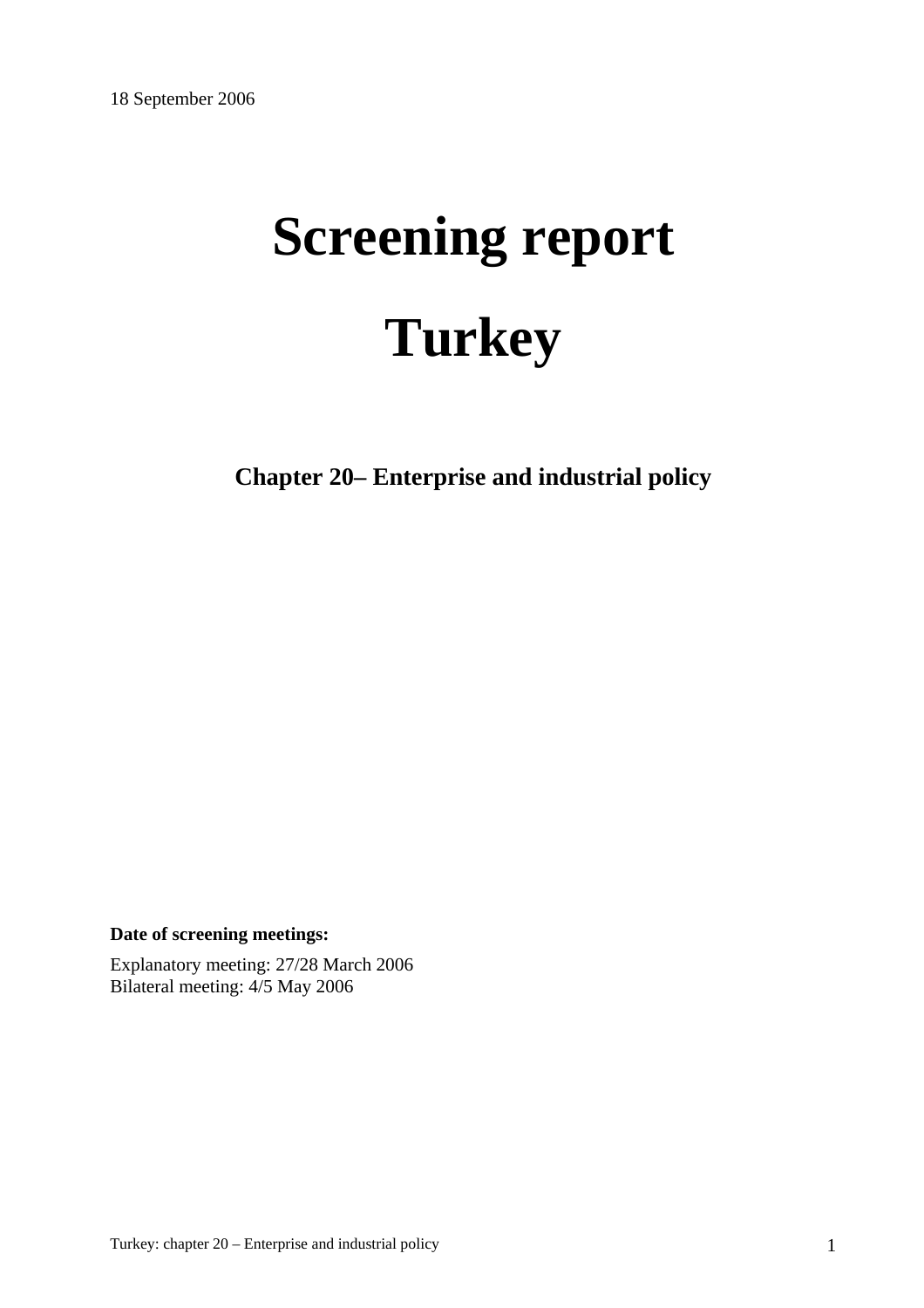#### **I. CHAPTER CONTENT**

The acquis under the enterprise and industrial policy chapter consists largely of **policy principles** and policy recommendations which are reflected in communications, recommendations, and Council conclusions. These are also subject of consultation forums and exchange of good practice measures. Enterprise and industrial policy comprises **policy instruments**, including financial support and regulatory measures, as well as **sectoral policies**, including recommendations for more targeted enterprise policy review/analysis and consultations. Overall, EU enterprise and industrial policy is strongly driven by the renewed Lisbon strategy for growth and jobs.

By establishing general **policy principles**, EU enterprise and industrial policy seeks to promote the formulation of competitiveness enhancing enterprise policies and industrial strategies. These are geared towards speeding up structural adjustments, encouraging an environment favourable to business creation, domestic and inward foreign investments, promoting the development of small and medium-sized enterprises (SME), entrepreneurship and innovation. More specifically, EU SME policy is characterised by policy recommendations and joint policy review mechanisms such as the European charter for small enterprises process as well as a common SME definition.

Enterprise and industrial **policy instruments** comprise Community programmes to provide financial support for competitiveness (including improved access to finance), innovation and information society (notably through the Multi-Annual Programme for SME (MAP) until 2006, and the Competitiveness and Innovation Programme (CIP) from 2007-2013). It also includes Directive 2000/35/EC combating late payment in commercial transactions, which Member States need to transpose into national legislation.

Through its enterprise and industrial **sectoral policies**, the EU promotes a more targeted analysis of the competitiveness of specific sectors and the launch of specific initiatives such as the creation of high-level groups, policy forums, studies and expert panels in certain sectors as well as networking initiatives.

The implementation of enterprise and industrial policy requires adequate administrative capacity at the national, regional and local level, including efficient consultation and cooperation mechanisms for a quality and effective policy formulation and implementation.

## **II. COUNTRY ALIGNMENT AND IMPLEMENTATION CAPACITY**

This part summarises the information provided by Turkey and the discussion at the screening meeting.

Turkey indicated that it can accept the *acquis* regarding enterprise and industrial policy. Turkey indicated that it does not expect any difficulties in implementing the *acquis* by accession.

## **II.a. Enterprise and industrial policy principles**

Turkey has an industrial policy and a specific strategy document, the 'Industrial Policy for Turkey' (Towards EU Membership) of 2003, which is based on the Turkish National Development Plan  $(8<sup>th</sup>$  Five Year Development Plan) and the government programme. It largely follows the EU's industrial policy principles. Turkey also has prepared a number of broader economic policy and strategy documents, which determine enterprise/industrial policy priorities, i.e. the  $8<sup>th</sup>$  Five Year Development Plan (2001-2005), the medium-term programme (2006-2008) and the annual programme (2006). While the development plan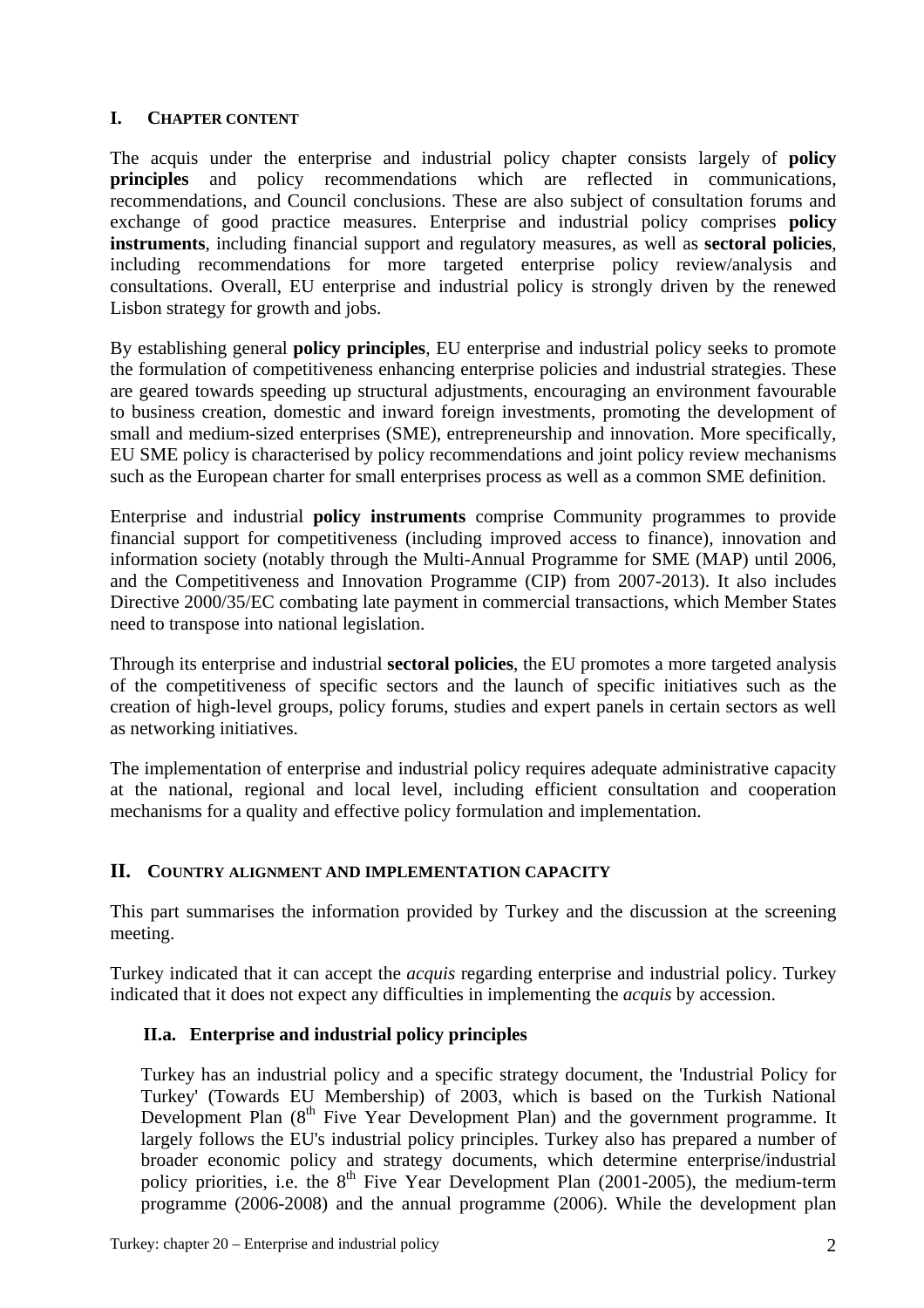provides the general policy framework, the medium-term programme provides more detailed policy objectives. The annual programme for 2006 provides the priorities, the measures, a timeframe and the allocation of responsibilities to government and other bodies. Turkey's industrial/enterprise policy seeks to increase the competitiveness and productivity of its enterprises by improving the business environment, supporting SMEs and new entrepreneurship, supporting innovation, ICT and R&D, and by promoting an outwardlooking economy.

Turkey's industry is a key contributor to the country's economic growth: industrial growth averaged 5.2 % from 1980 – 2005 increasing the industry's share in overall GDP from 18.3% in 1980 to 25.4% in 2005 in current prices. Key sectors such as textile and clothing and steel are in need of restructuring/adaptation.

The preparation of the industrial policy document, 'Industrial Policy for Turkey', as that of other planning documents relevant for enterprise/industry, is coordinated by the State Planning Organisation (SPO) with the contribution of relevant line Ministries and other government bodies as well as several organisations representing business. The SPO's main instrument for coordination are ad-hoc committees (with the Industrial Policy ad-hoc Committee being the most important one) including public and private body representatives and set up on an ad hoc basis for the period of preparing planning documents. Permanent consultation bodies between public authorities and the private sector include notably the Economic and Social Council, the Coordination Council for the Improvement of the Investment Environment and the Investment Advisory Council.

Turkey addresses the issue of competitiveness in various permanent and ad-hoc bodies, as well as in studies and conferences on this topic. Although there is no specific separate body dealing with competitiveness issues, the most important bodies in this context are probably the technical committees instituted in different relevant areas under the Reform Programme for the Improvement of the Investment Environment.

Turkey's SME policy is guided by its SME strategy and action plan prepared in 2003 in line with the European Charter for Small Enterprises as well as by the national development plan, the medium-term, and the annual programmes. The Small and Medium Industry Development Organisation (KOSGEB) runs a multitude of support schemes in the areas of consultancy/training, technological development/innovation, international cooperation, export promotion, entrepreneurship development, information technology, quality improvement and regional development. Application procedures in this context have been considerably simplified. Turkey has also substantially reduced company establishment procedures from 19 to 3 steps now allowing the establishment of a company within one day. Turkey's SME definition is largely in line with the EU definition except for its annual turnover threshold, which is considerably below the EU's. KOSGEB's SME support programmes have been aligned with the new SME definition in June 2006.

Turkey promotes entrepreneurial innovation and innovation systems through a number of planning/programming documents such as those mentioned above, including the Development Plan, the medium-term and annual programmes, the industrial policy document and the SME strategy and action plan. It has established a Supreme Council for Science and Technology, which takes decisions relevant to research and innovation objectives. This Supreme Council has adopted a National Science and Research Strategy for the period 2005-2010. Turkey has established a number of public research programmes. It has created the University-Industry Joint Research Centres Programme (USAMP), which is managed by the Turkish Scientific and Technological Research Council (TÜBITAK). The Ministry of Industry and Trade has overlooked the creation of 22 Technology Development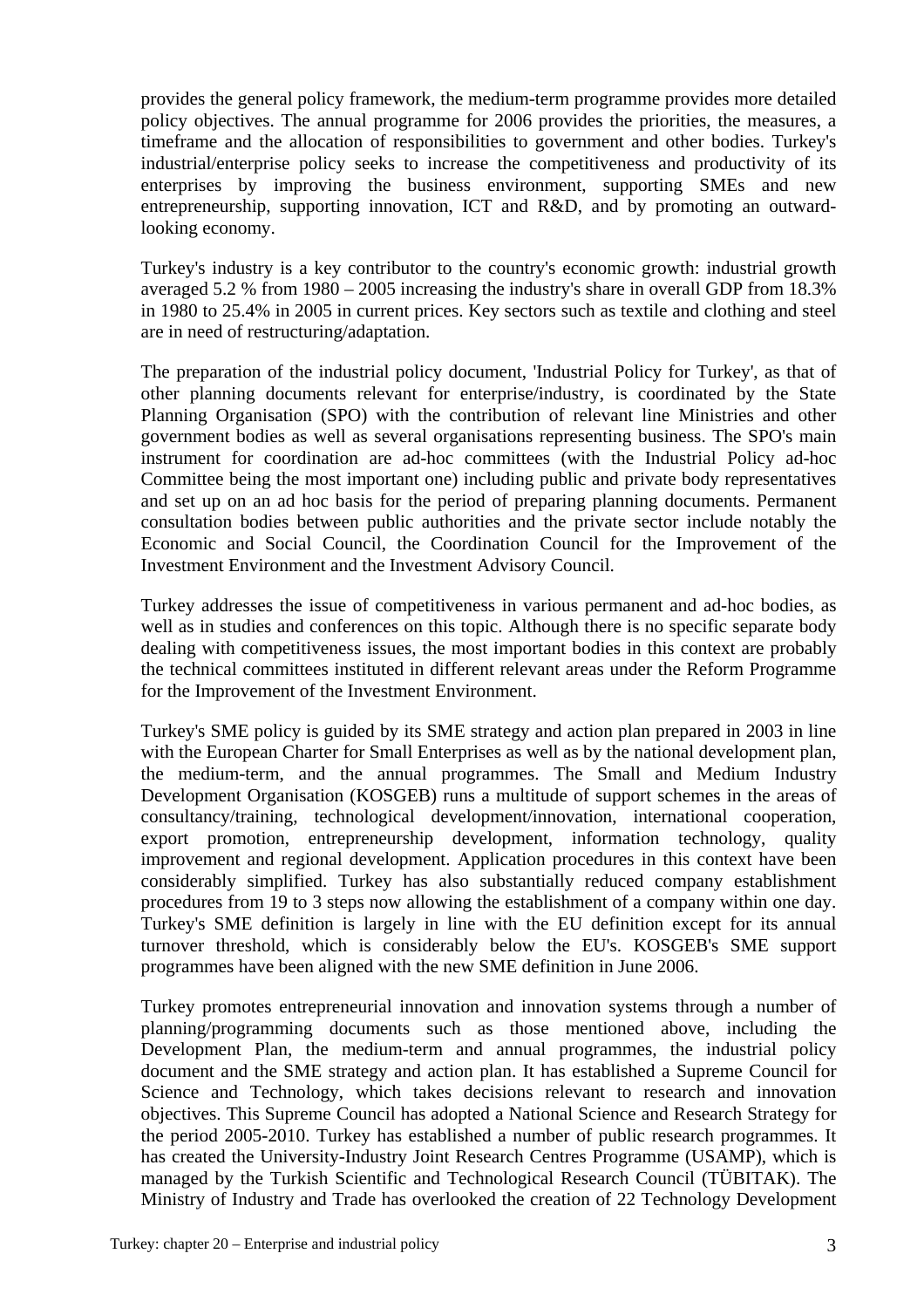Zones, promoting (high) technology-enterprises, and the launch in 2006 of SAN-TEZ, a new university-industry cooperation project promoting the transfer of technology. Turkey has several Innovation relay centres, technoparks and technology incubators.

The main players involved in formulating and implementing enterprise policy are: Ministry of Industry and Trade, State Planning Organisation, Undersecretariat of Treasury, Undersecretariat for Foreign Trade, Privatisation Administration, Small and Medium Industry Development Organisation (KOSGEB), the Scientific and Technological Research Council of Turkey (TÜBITAK) as well as several other public bodies and business representative organisations.

## **II.b. Enterprise and industrial policy instruments**

Turkey's participation in Community Programmes is regulated by a framework agreement and a related Turkish law of 2002. The memorandum of understanding for participation in the Multi-Annual programme for SMEs (MAP) entered into force in January 2003. Since then, Turkey has taken part in the MAP establishing 9 Euro-info-centres, benefiting from the counter guarantee fund and participating in 22 BEST projects. Turkey has also participated in the LIFE programme since 1992, in the e-CONTENT programme since 2003, and it is starting participation in the e-TEN programme in 2006. It has expressed an interest in participating in the EU's Competitiveness and Innovation Programme (CIP) from 2007. Turkey has already organised meetings with different relevant bodies with regard to its future participation in the CIP.

Turkey has gained considerable experiences with implementing financial incentives schemes for enterprises notably through loan and credit schemes as well as a credit guarantee fund which is one of the financial instruments under the MAP. The Small and Medium Industry Development Organisation (KOSGEB) has established the connection between the European Investment Fund and potential national players, and the Turkish Credit Guarantee Fund was approved as "National Financial Intermediary" within the MAP's counter-guarantee instrument.

Turkey's current legislation including the 'Law on Obligations', the 'Commercial Code', the 'Law on Legal Interest and Default Interest' and the 'Enforcement and Bankruptcy Law' already contains provisions in conformity with the EP and Council Directive 2000/35/EC on combating late payment in commercial transactions**.**

## **II.c. Sectoral policies**

In relation to sectoral policies, Turkey has covered sector-specific development priorities in its key planning/programming documents, i.e. the  $8<sup>th</sup>$  Five Year Development Plan, the medium-term programme and the annual programme. This is the case notably for important growth and export-oriented sectors such as textiles and clothing, the automotive sector and tourism. Turkey does not have separate sector-specific strategies or action plans, i.e. strategies concentrating on one sector only; however, in certain cases specific laws have been adopted to establish a sector-specific policy framework, e.g. the 'Tourism Encouragement Law'.

Turkey is implementing a number of sector-specific policy measures notably in strongly export-oriented sectors that are exposed to global competition such as textiles and clothing and tourism. Measures in the textile sector include for instance the promotion of textile clusters, training and networking promotion and establishing trade defence mechanisms. Measures in the tourism sector for example are of a regulatory nature, e.g. Tourism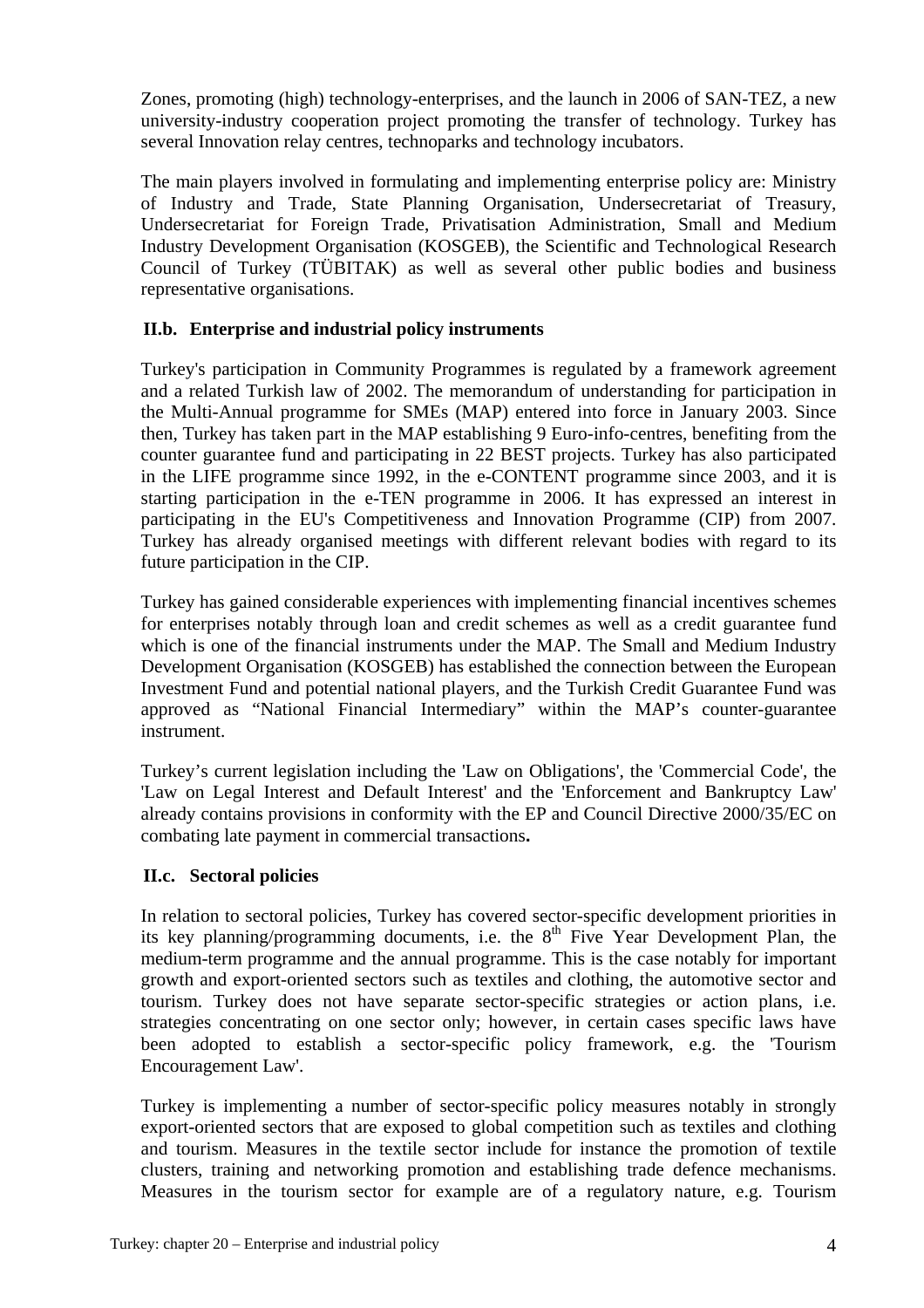Encouragement Act, or support/activity-based such as promotion campaigns and major events, as well as sustainability measures. Turkey puts special emphasis on tourism diversity. Sector-specific consultation mechanisms have also been established.

On 31 August 2006, Turkey sent to the Commission a National Restructuring Programme for the Turkish steel industry. The Programme is being analysed by the Commission services.

#### **III. ASSESSMENT OF THE DEGREE OF ALIGNMENT AND IMPLEMENTING CAPACITY**

Overall, Turkey has reached a satisfactory level of alignment with the *acquis*. It needs to improve its capacity to assess industrial and notably sectoral competitiveness. It equally needs better policy analysis and results/impact assessments in order to enhance policy design. Moreover, it needs to complete full alignment with EC Directive 2000/35 on combating late payment in commercial transactions. The compliance analysis with the state aid *acquis* of certain business support schemes as described in part II are dealt with in the screening report of chapter 8 'competition policy'.

## **III.a. Enterprise and industrial policy principles**

Turkey has produced a large number of policy documents relevant for business/industry, which already largely respect/meet the EU enterprise and industrial policy principles. These are the basis for a number of specific policy measures in support of business/industry. Turkey has also produced an industrial strategy; however, the operational value of this strategy, prepared as response to an EC recommendation, is questionable. While planning/programming documents do establish clear policy priorities and measures, their value as instrument of policy coordination and ensuring policy coherence remains weak.

Turkey has a fair capacity to analyse industrial competitiveness. Its capacity to analyse the adequacy and the results/impact of policy measures can be improved.

Policy consultation with business exists on an ad hoc and permanent basis and is working satisfactorily.

Turkey's SME definition is largely in line with that of the EU.

Turkey's administrative capacity is largely sufficient in the area of enterprise and industrial policy. However, it does not have a foreign investment agency and the role of the State Planning Organisation as central body for policy design and coordination may reduce the efficiency of measures due to lower sectoral competence and policy ownership issues.

## **III.b. Enterprise and industrial policy instruments**

Turkey has taken part in the Multi-Annual programme for SMEs (MAP) and several other Community Programmes. It has expressed an interest in participating in the Competitiveness and Innovation Programme (CIP) and should be in a position to do so efficiently as from 2007.

Turkey has already transposed some provisions of the EP and Council Directive 2000/35/EC on combating late payment in commercial transactions including on the level of interest, and the provisions related to retention of title for creditors and recovery procedures. However, gaps and/or lack of clarity remain with regard to provision on the scope (Art. 1) and definitions (Art. 2) as they appear in the Directive, the payment period (immediate instead of